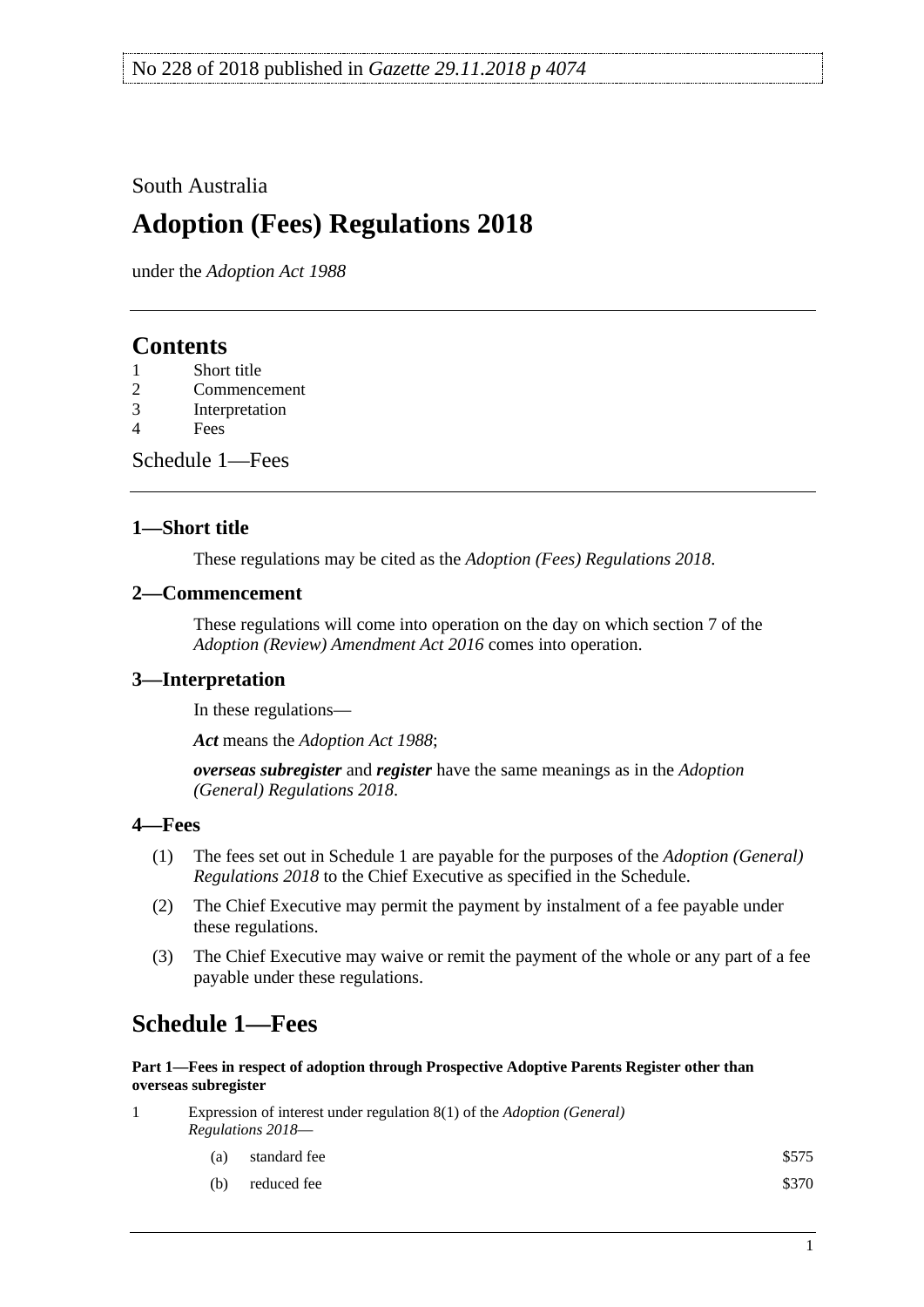| 2  | Application for registration as a prospective adoptive parent—                                                                                                                                              |                                                                                                                                          |          |
|----|-------------------------------------------------------------------------------------------------------------------------------------------------------------------------------------------------------------|------------------------------------------------------------------------------------------------------------------------------------------|----------|
|    | (a)                                                                                                                                                                                                         | standard fee                                                                                                                             | \$757    |
|    | (b)                                                                                                                                                                                                         | reduced fee                                                                                                                              | \$417    |
|    | (The fee includes participation in certain workshops and seminars.)                                                                                                                                         |                                                                                                                                          |          |
| 3  | Preparation of an assessment report by the Chief Executive under<br>regulation 10 of the Adoption (General) Regulations 2018-                                                                               |                                                                                                                                          |          |
|    | (a)                                                                                                                                                                                                         | standard fee                                                                                                                             | \$737    |
|    | (b)                                                                                                                                                                                                         | reduced fee                                                                                                                              | \$374    |
| 4  |                                                                                                                                                                                                             | \$368<br>On selection of an applicant for an adoption order under regulation 19 of<br>the Adoption (General) Regulations 2018            |          |
|    | Part 2—Fees in respect of adoption through overseas subregister                                                                                                                                             |                                                                                                                                          |          |
| 5  | Expression of interest under regulation 8(1) of the Adoption (General)<br>Regulations 2018-                                                                                                                 |                                                                                                                                          |          |
|    | (a)                                                                                                                                                                                                         | standard fee                                                                                                                             | \$885    |
|    | (b)                                                                                                                                                                                                         | reduced fee                                                                                                                              | \$663    |
| 6  | Application for registration as a prospective adoptive parent—                                                                                                                                              |                                                                                                                                          |          |
|    | (a)                                                                                                                                                                                                         | standard fee                                                                                                                             | \$1 105  |
|    | (b)                                                                                                                                                                                                         | reduced fee                                                                                                                              | \$921    |
|    | (The fee includes participation in certain workshops and seminars.)                                                                                                                                         |                                                                                                                                          |          |
| 7  | Preparation of an assessment report by the Chief Executive under<br>regulation 10 of the Adoption (General) Regulations 2018-                                                                               |                                                                                                                                          |          |
|    | (a)                                                                                                                                                                                                         | standard fee                                                                                                                             | \$3 3 17 |
|    | (b)                                                                                                                                                                                                         | reduced fee                                                                                                                              | \$2 763  |
| 8  | On preparation of file for lodging with relevant authority of overseas<br>\$2 947<br>country                                                                                                                |                                                                                                                                          |          |
| 9  | On selection of an applicant for an adoption order for a particular child<br>under regulation 19 of the Adoption (General) Regulations 2018-                                                                |                                                                                                                                          |          |
|    | (a)                                                                                                                                                                                                         | for first child to be placed for adoption                                                                                                | \$3831   |
|    | (b)                                                                                                                                                                                                         | for second or subsequent child to be placed for adoption                                                                                 | \$3684   |
|    | (The fee includes the preparation of up to 4 reports after placement of child<br>in accordance with requirements of overseas country.)                                                                      |                                                                                                                                          |          |
| 10 | Preparation of report after placement of child in accordance with<br>\$250<br>requirements of overseas country (in addition to the 4 reports included in<br>fee under item 9) (for each additional report.) |                                                                                                                                          |          |
|    | Part 3-Other fees                                                                                                                                                                                           |                                                                                                                                          |          |
| 11 | On lodgement of an application for transfer of registration under<br>regulation 12 of the Adoption (General) Regulations 2018                                                                               |                                                                                                                                          | \$310    |
| 12 |                                                                                                                                                                                                             | On lodgement of an application for conversion of registration under<br>\$502<br>regulation 13 of the Adoption (General) Regulations 2018 |          |
| 13 | For preparation of an assessment report by the Chief Executive following<br>\$502<br>an application for conversion of registration under regulation 13 of the<br>Adoption (General) Regulations 2018        |                                                                                                                                          |          |